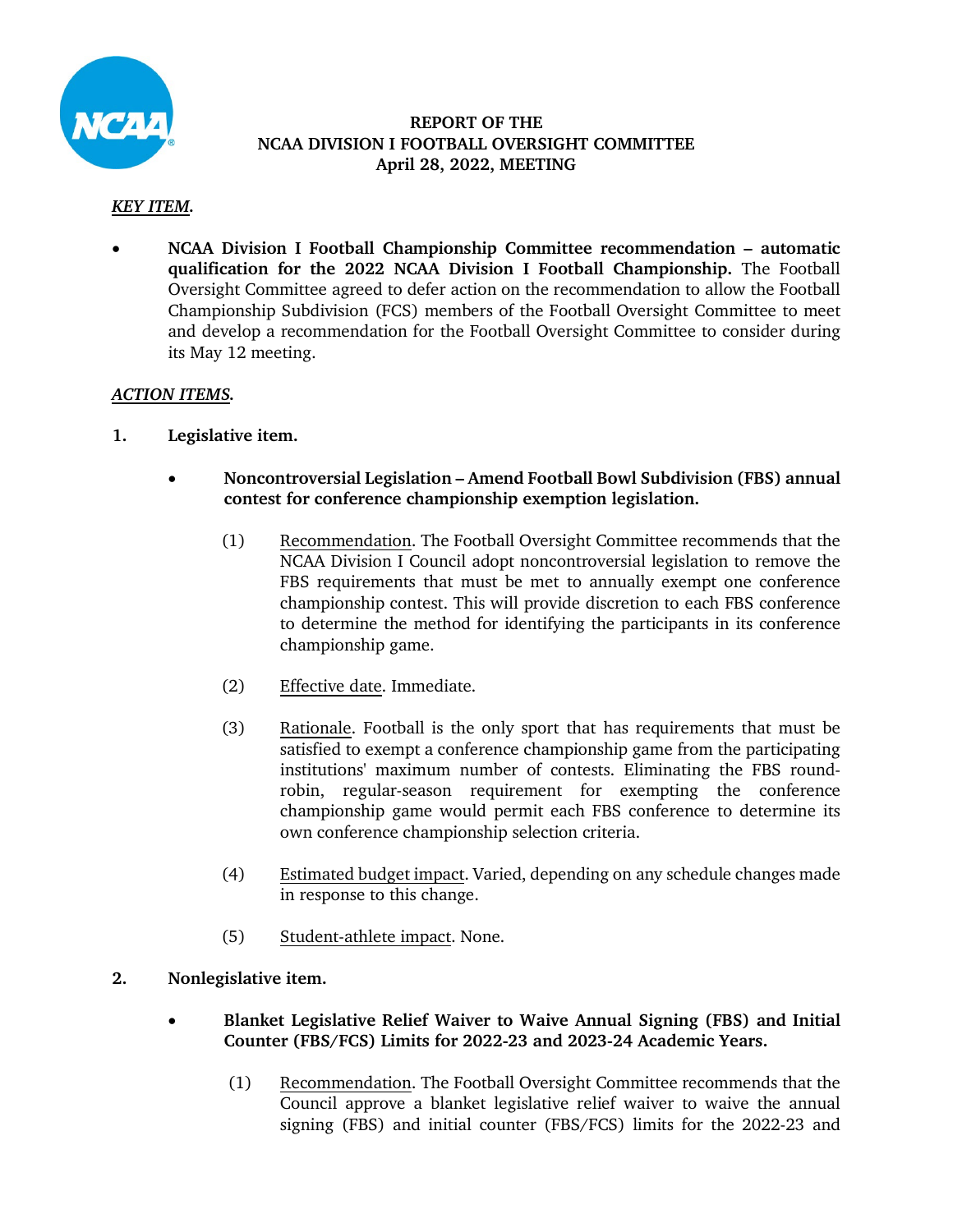$\mathcal{L}_\text{max}$ 

2023-24 academic years. The blanket waiver would permit institutions to award athletics aid (National Letter of Intent, institutional offer of athletics aid) based on the overall counter limit (85) and, in FCS, the annual equivalency limit (63).

- (2) Effective date. Immediate.
- (3) Rationale. The combined impact of the expanded availability of the one-time transfer exception in football and the COVID-19 season of competition extension provided to many student-athletes has contributed to an increased number of football student-athletes in the NCAA Transfer Portal. Institutions that have not awarded athletics aid to the maximum number of overall counters can find themselves unable to award additional athletics aid, particularly to incoming student-athletes, because the institution has already awarded aid to its maximum number of initial counters. Additionally, in FBS, an institution may have limited options for awarding additional athletic aid due to already reaching its annual signing limit. Waiving the annual signing and initial counter limits for two academic years will provide institutions maximum flexibility during that time to award athletic aid, providing additional opportunities for incoming and current student-athletes to receive athletics aid.

While the waiver is in effect, the Football Oversight Committee will collect and review data regarding institutional recruiting practices and the number of counters on FBS and FCS rosters. The Football Oversight Committee will also continue to monitor NCAA Transfer Portal trends. The information gathered will inform what legislative recommendation the Football Oversight Committee makes to govern football counters after the waiver expires.

- (4) Estimated budget impact. Varies, depending on the number of additional awards an institution is able to make.
- (5) Student-athlete impact. At some institutions, there will be additional opportunities for student-athletes to receive athletic aid in football. During the time the initial counter and, in FBS, annual signing limits are waived, the flexibility may result in institutions over signing prospective studentathletes and may increase in the number of football student-athletes reporting they no longer have a participation opportunity at their current institution.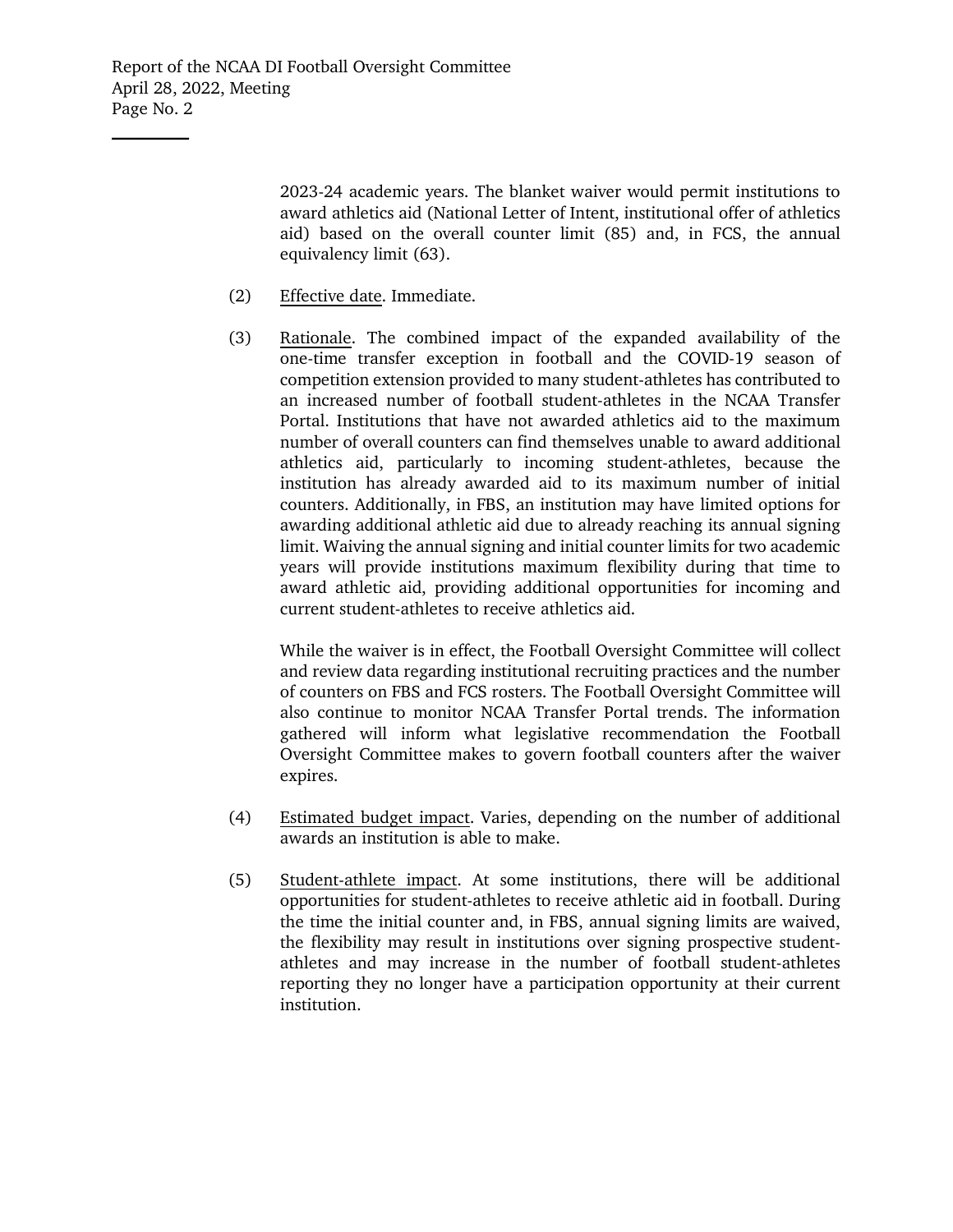## *INFORMATIONAL ITEMS***.**

 $\mathcal{L}_\text{max}$ 

- **1. Comprehensive recruiting review subgroup update.** Jean Gee, University of Montana, provided an update on the subgroup's work. The subgroup is developing a concept that, if adopted, will permit FCS programs to conduct football on-campus evaluations in June 2022. If the concept is supported, the subgroup will develop a legislative recommendation to permit FCS programs to conduct football on-campus evaluations in future years.
- **2. NCAA Division I Football Student-Athlete Connection Group update.** Mark Alnutt, University of Buffalo, provided an update on recent NCAA Division I Football Student-Athlete Connection Group (FSACG) videoconference. During its April 18, 2022, meeting, the connection group discussed two concepts the NCAA Division I Student-Athlete Advisory Committee referred to them.

The FSACG supported a concept that would provide more than one opportunity during the academic year for student-athletes to enter the NCAA Transfer Portal and use the one-time exception. The student-athletes supported multiple transfer windows because the concept would provide student-athletes the flexibility to evaluate their current situation at different times during the academic year.

The connection group also discussed a concept to provide institutions the discretion to determine a day off during the academic year for student-athlete to focus on education and to promote civic engagement.

**3. Feedback on a NCAA Division I Transformation Committee Transfer Concept**. The Football Oversight Committee provided feedback for the NCAA Division I Transformation Committee on a concept that could establish a specified time period when a student-athlete may enter the NCAA Transfer Portal and use the one-time transfer exception to be immediately eligible at the next institution.

The Football Oversight Committee noted that some outcomes related to this concept, such as the consequence of a student entering the NCAA transfer portal during a designated window but not finding a "match" (e.g., signing an offer of admission or financial aid or enrolling at the new institution) during that window, should be consistent across sports. As for transfer windows for football, the Football Oversight Committee supported establishing two transfer windows (Fall and Spring). Todd Berry shared a concept previously developed by the American Football Coaches Association that would establish a five-week transfer window that begins on the last Sunday in November and a second fiveweek window that begins on April 15. Those windows would provide a consistent start and end date for all schools, align with the current football recruiting calendar and provide opportunities for campus visits. The Football Oversight Committee noted that the first transfer window in the AFCA's model would need extended to ensure student-athletes who participate in their final contest near or after that five-week period have time (e.g., five business days) to enter the transfer portal after that final contest. The Football Oversight Committee also noted the importance timing the transfer windows to provide studentathletes appropriate time to decide whether to enter the transfer portal, provide programs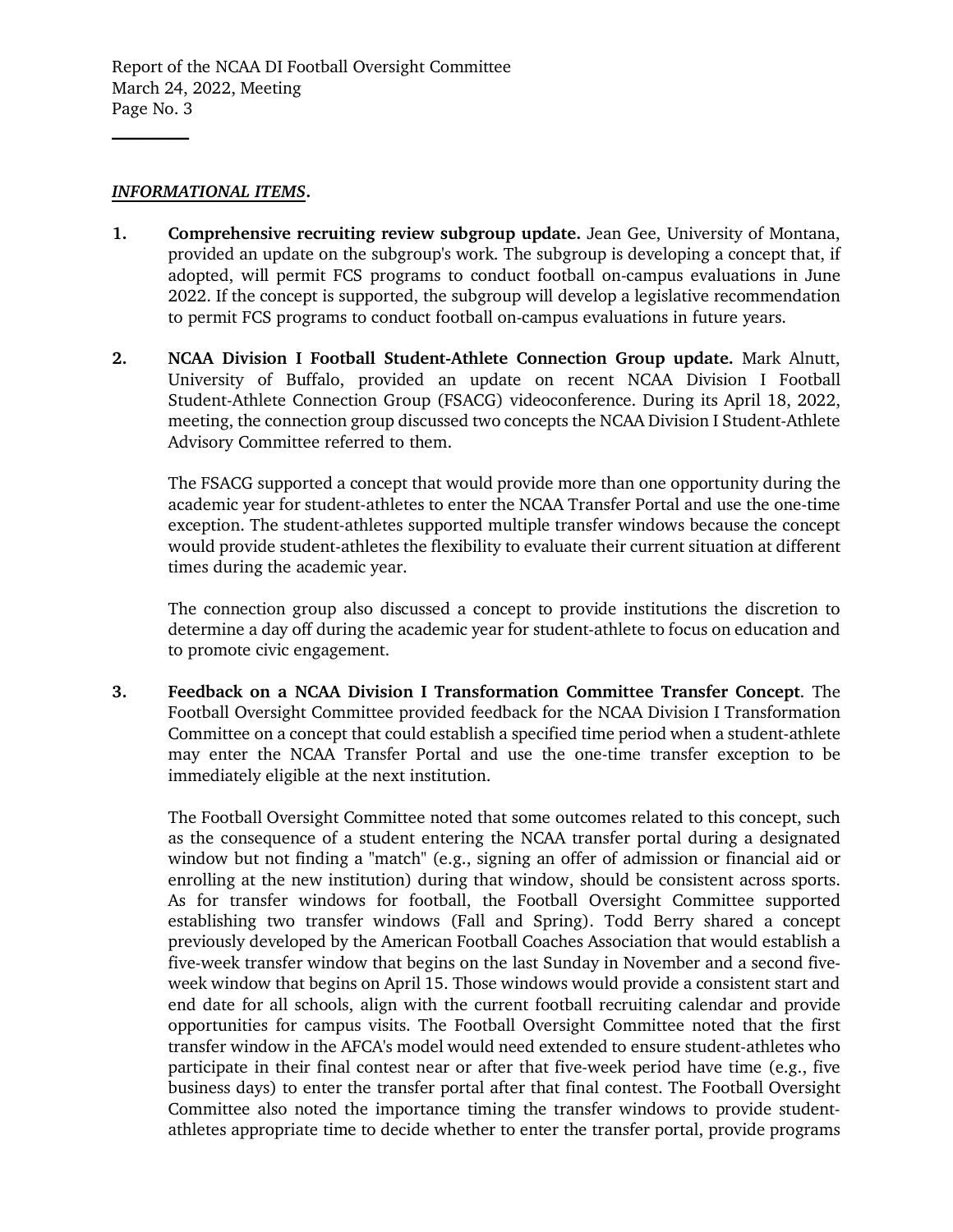$\mathcal{L}_\text{max}$ 

a clearer understanding of which student-athletes intended to remain at the institution. The Football Oversight Committee also supported maintaining current legislation that permits an institution to reduce or cancel athletics aid during the period of the award and reduce or not renew athletics aid for the following academic year or years, beginning with the end of the regular academic term in which a student-athlete provides written notification of transfer.

- **4. Feedback on a Legislative Relief Waiver.** The Football Oversight Committee provided feedback to the Council on a request from the membership for blanket legislative relief from summer school enrollment requirements for incoming and continuing studentathletes participating in 2022 summer athletic activities. The Football Oversight Committee, noting the importance of an academic requirement for participating in summer athletic activities and the membership's interest in providing additional flexibility for student-athletes participating in summer athletic activities, supported a blanket legislative relief waiver that would permit an institution to allow a student-athlete who is academically eligible to compete during the 2022-23 academic year to participate in 2022 summer athletic activities without being enrolled in summer school. The Football Oversight Committee also supported the blanket waiver permitting an institution to provide expenses up to the amount a student-athlete would have received if enrolled in summer school to student-athletes who satisfy the blanket waiver and participate in summer athletic activities.
- **5. NCAA Division I Governance update.** Amanda Conklin, director of Division I governance, provided an update on the recent actions of the Council and meetings of the NCAA Board of Governors.
- **6. NCAA Division I Transformation Committee update**. Troy Dannen, Tulane University, provided an update on the recent meeting and survey the NCAA Division I Transformation Committee sent to the membership.
- **7. Review of the NCAA Division I Football Oversight Committee's March 24, 2022, report.**  The Football Oversight Committee reviewed and approved its March 24, 2022, videoconference report.
- **8. Future meetings and teleconferences.**
	- a. 4 to 5:30 p.m. Eastern time, Thursday, May 12, 2022; videoconference.
	- b. 4 to 5:30 p.m. Eastern time, Thursday, May 26, 2022; videoconference.
	- c. Monday, June 13 and Tuesday, June 14, 2022; Indianapolis, Indiana.

*Committee Chair: Sandy Barbour, Pennsylvania State University. Staff Liaisons: Ty Halpin, NCAA Championships and Alliances. Kris Richardson, NCAA Academic and Membership Affairs.*